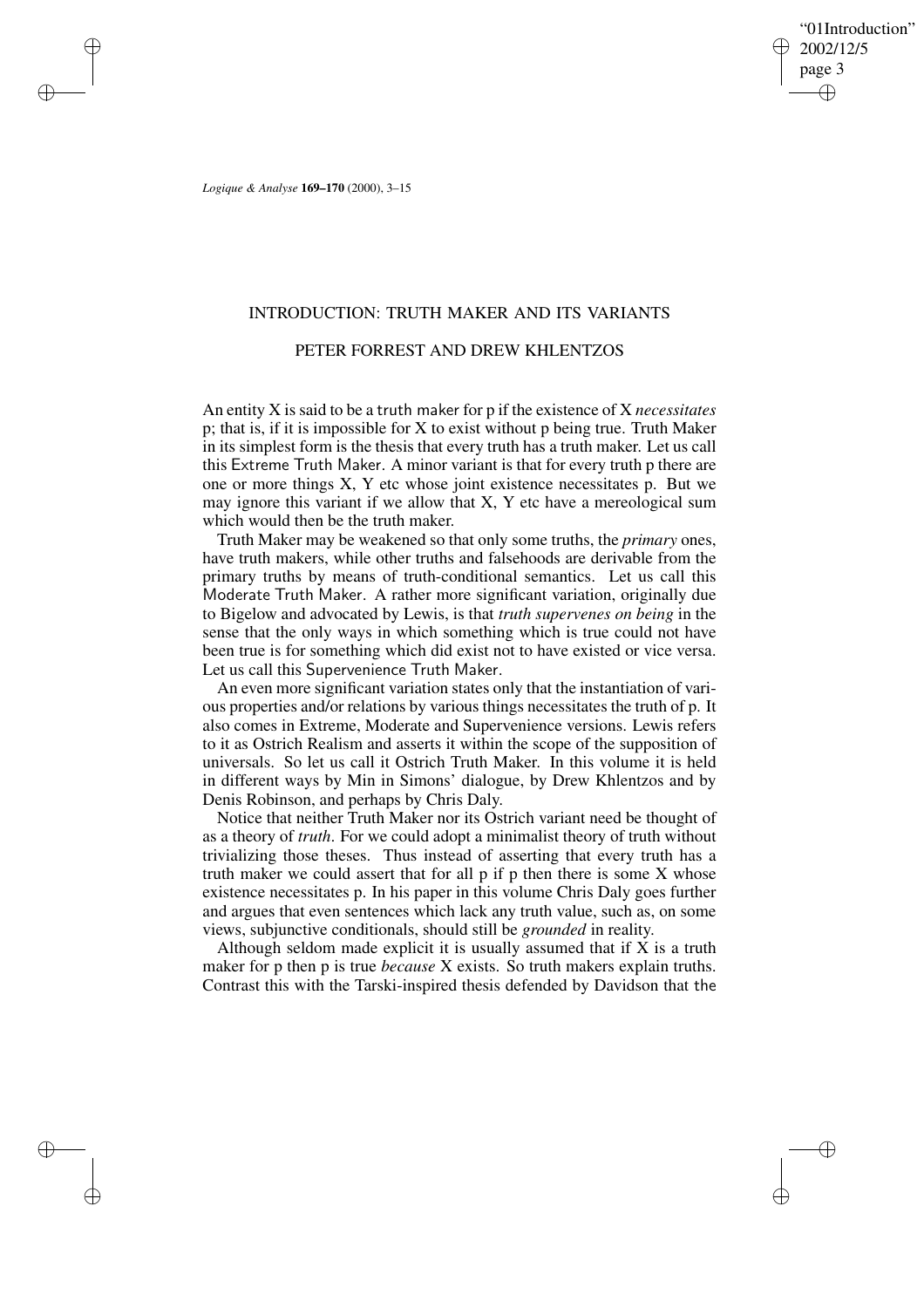## "01Introduction" 2002/12/5 page 4 ✐ ✐

✐

✐

#### 4 PETER FORREST AND DREW KHLENTZOS

state of affairs that snow is white just *is* the truth that snow is white  $\frac{d}{dx}$  i.e. that all talk of states of affairs is pleonastic.

#### *Why believe in Truth Maker?*

There are two seminal papers in the current debate "Truth-Maker" by Kevin Mulligan, Peter Simons and Barry Smith<sup>1</sup>, and "Truthmaker" by John Fox<sup>2</sup>. But, as Armstrong relates it, his demand for a truth maker, predating both these papers, arose from Charlie Martin's objection to Rylean Behaviourism, according to which truths about the mental were paraphrased in terms of the ways people would or might behave if ... Likewise instrumentalists sought to paraphrase truths about unobservable particles as truths about what would or might be observed if ...

Such explanations were based upon complacency about the truth of subjunctive conditionals, but Martin and Armstrong pressed the question of just what made these subjunctive conditionals *true*.

However, as Chris Daly points out, Ryle in analyzing conditionals as inference tickets could be interpreted as denying their truth or falsity, and rather thinking of them as assertible just in case when added to the rest of the belief system they license inferences with true conclusions. This seems to be what he meant when he talked of inference tickets. Daly argues plausibly that we should still ask what it is about the world that makes the inference ticket a reliable one. So even if subjunctive conditionals lack truth-values we may still require that they have an assertibility-ground.

There are other arguments for holding a truth maker theory. One is that the Correspondence Theory of Truth has obvious intuitive appeal and so we might seek to rescue as much of it as possible from the pressing objections to it — such as that the language-world connections required by that theory are wholly mysterious.

According to most truthmaker theorists, though, the relation that truthmakers bear to the truthbearers they make true can be explicated in terms of a very well understood relation — that of *entailment*: the mere existence of its truthmaker *entails* that a truthbearer is true. If these theorists are right a standard criticism of the Correspondence Theory can be answered.

The Correspondence Theory of Truth's appeal, according to many supporters, lies chiefly in the fact that it alone vindicates metaphysical realism.

✐

✐

✐

<sup>1</sup> *Philosophy and Phenomenological Research*, 44 (1084): 287–321.

<sup>2</sup> *Australasian Journal of Philosophy 65* (1987): 188–232.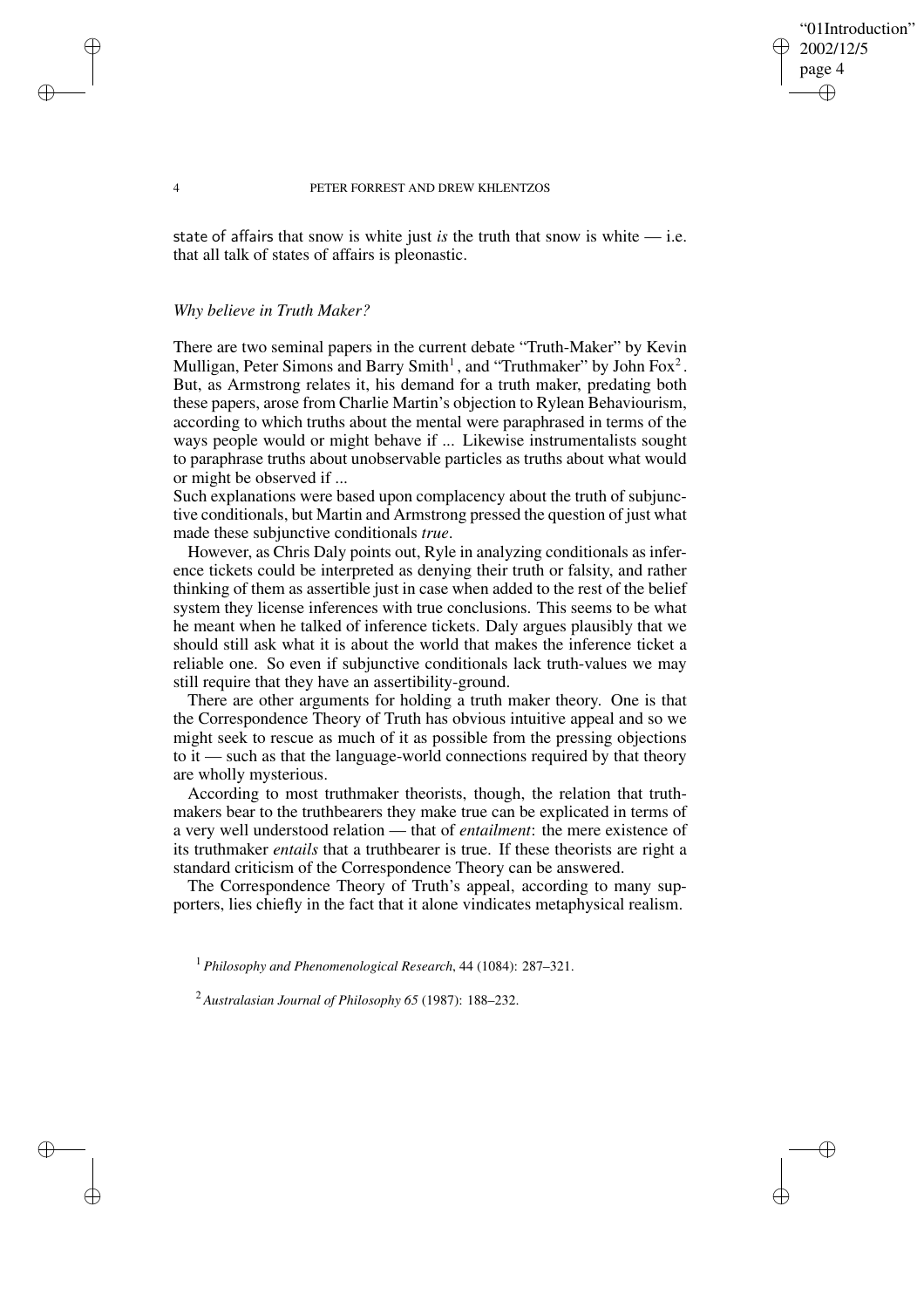✐

✐

✐

✐

This last claim seems mistaken as a matter of fact. If metaphysical realism requires language-world connections these are readily supplied by deflationary theories of truth which define truth for a given language L in terms of reference and then use language-world connections to specify L's reference relation — reference being that relation which holds between t and x when t is 'Tarski' and x is Tarski or when t is 'Kripke' and x is Kripke or ...

Some see an even more direct relation between Truthmaker and realism to believe in Truthmaker is to commit oneself to realism. This again seems wrong. Idealists need not deny that truths require truthmakers. It is just that for them these truthmakers will be mental or otherwise mind-dependent entities. This point has led some such as Davidson and Rorty to believe that refusing the demand for truthmakers can transcend the realist/anti-realist debate.

Whilst there is something to this way of thinking, it is far too hasty. For whilst anti-realists may indeed heed the demand for truthmakers, they *need not* do so. It is true that Michael Dummett's anti-realist castigates his realist opponent for believing that sentences such as 'Parmenides first walked on his first birthday' are, if true, made true by states of affairs we have no prospect of ever confirming. It is true also that anti-realists regard states of affairs that are humanly surveyable — such as, in our example, a reliable history of the famous monist's life from cradle to grave — as in *some* sense grounding the truth of our sentences.

What is not so clear is that the anti-realist's ersatz truthmakers — records and other traces in the case of claims about the past — are so much as intended to be truthmakers *in the sense of Truthmaker Theory*. For if anything is uncontentious in the vexed dispute between realists and anti-realists it is this: the relation that confirming evidence bears to a given claim *cannot* be one of necessitation. The most complete fossil record cannot possibly *entail* that 'Dinosaurs roamed the Earth millions of years ago' is true. The support provided by the fossil record is intrinsically probabilistic, hence nonmonotonic.<sup>3</sup>

Perhaps the strongest argument for Truthmaker is one that is largely independent of issues to do with realism or the Correspondence Theory of Truth. It is that enough entities should be believed in on other grounds to provide all the truth makers required for Moderate Truth Maker. In particular, some truths are made true by objects. A domestic cat for instance is an excellent truth maker for the truth that it is of mass less than 100 kilos Moreover the

 $3$  Anti-realists argue that in the absence of any such evidential warrant for its truth (or falsehood), we are not justified in holding that 'Parmenides first walked on his first birthday' is either true or false. Hence Bivalence is not generally warranted according to them and we must eschew classical logic in favour of some non-classical alternative such as intuitionistic logic.

"01Introduction"

2002/12/5 page 5

✐

✐

✐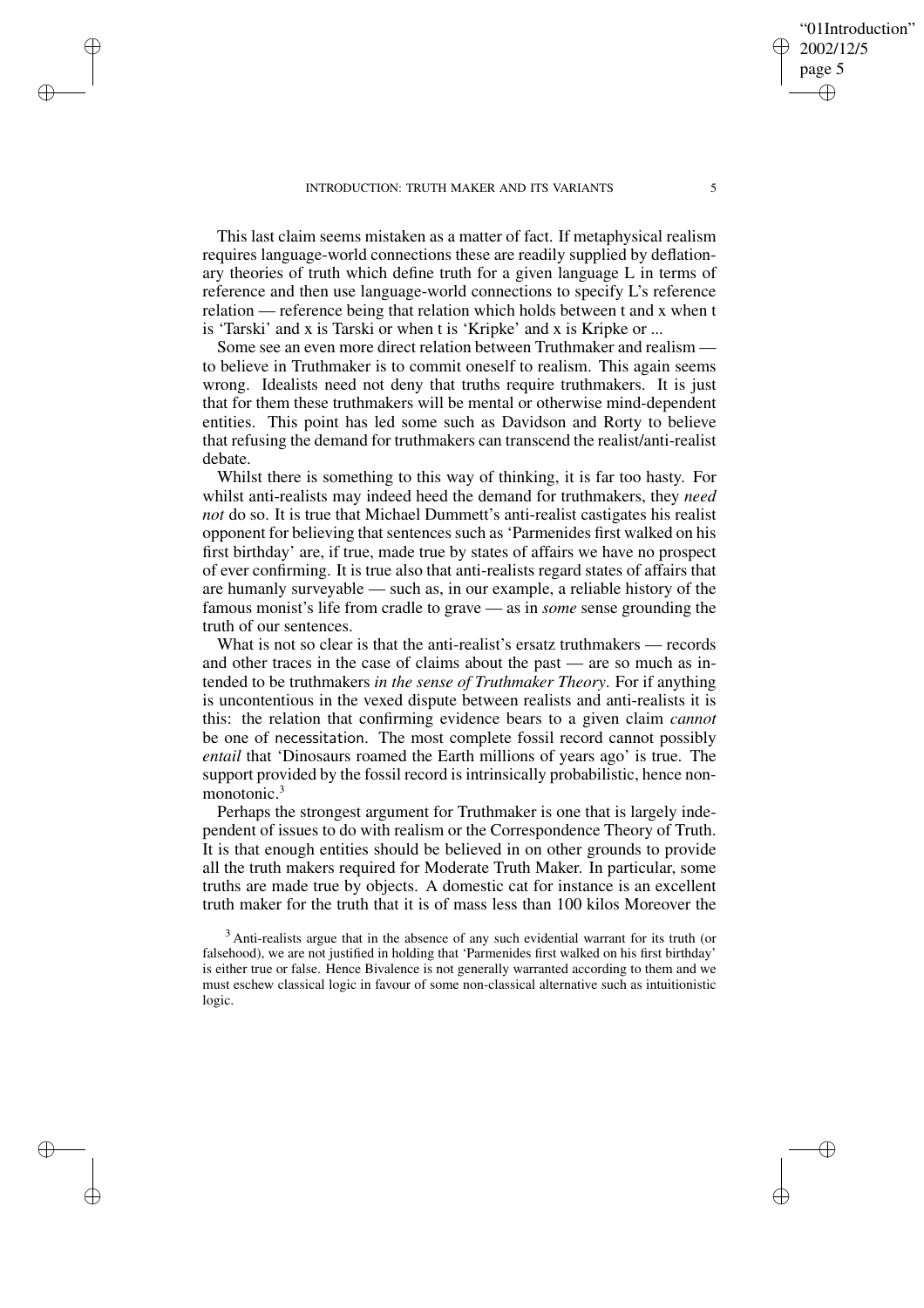"01Introduction" 2002/12/5 page 6 ✐ ✐

✐

✐

#### 6 PETER FORREST AND DREW KHLENTZOS

sorts of thing proposed as truth-makers for subject/predicate truths such as Armstrongian states of affairs, tropes, situations or events are might well be granted to exist for reasons quite independent of truth-making. Thus Armstrong has a complete systematic metaphysics in which states of affairs play a central role.<sup>4</sup> Having granted such items we then notice, rather than hypothesize, that these make true many subject predicate truths for which objects are inadequate truth-makers. And that is all that is required for Moderate Truth Maker.

For instance if we reject Humean accounts of causation then its simplest analysis requires the existence of causes and effects, and they are usually not conceived of as objects. Rather, causes and effects would seem to be states of affairs, tropes, events, or situations, which will serve to make true subject/predicate truths. And this is no accident. For if we ask how entities can make propositions true then we are likely to invoke causal chains connecting these entities to mental states.

In this way, independently plausible accounts of causation imply at least Moderate truth Maker, taking the primary truths to be the existential ones together with the subject/predicate ones (including ones with polyadic predicates.) For example the mereological sum of cat and mat is not a truth maker for "The cat sat on the mat", but the state of affairs or trope or event or situation of the cat sitting on the mat is, and, the argument goes, we need to posit some such item as the *cause* of the mat's being covered by cat hairs.

One of us (Forrest) holds that Truth maker in some form is also required if we are to give a unified account of propositional knowledge and knowledge by acquaintance. The idea is that the non-inferential knowledge that p is always grounded in knowledge by acquaintance of a truth maker for p, for which, in some cases at least, we may give a causal analysis. This coheres nicely with the paper by Barry Smith and Berit Brogaard. It also helps explain the otherwise quite puzzling remark that Truthmaker requires us to adopt a "God's eye point of view". This would seem to be based upon a dubious theology according to which God knows all truths, combined with the tacit assumption that the divine knowledge is by acquaintance. For that would imply Extreme Truth Maker. If, however Moderate Truth Maker holds then we should instead infer that God knows only the primary truths and that the truths derivable from these by semantics are human truths. Extraterrestrials, nay postmodernists, could then have a different semantics from ordinary human beings and provided it was grounded on the same primary truths it would be as true but not necessarily as good as ours.

<sup>4</sup> D.M. Armstrong, *A World of States of Affairs*, Cambridge University Press, 1997. Notice that Armstrong's theory of structural universals requires states of affairs if it is to handle David Lewis's methane example. (See *A World of States of Affairs:* 33–37).

✐

✐

✐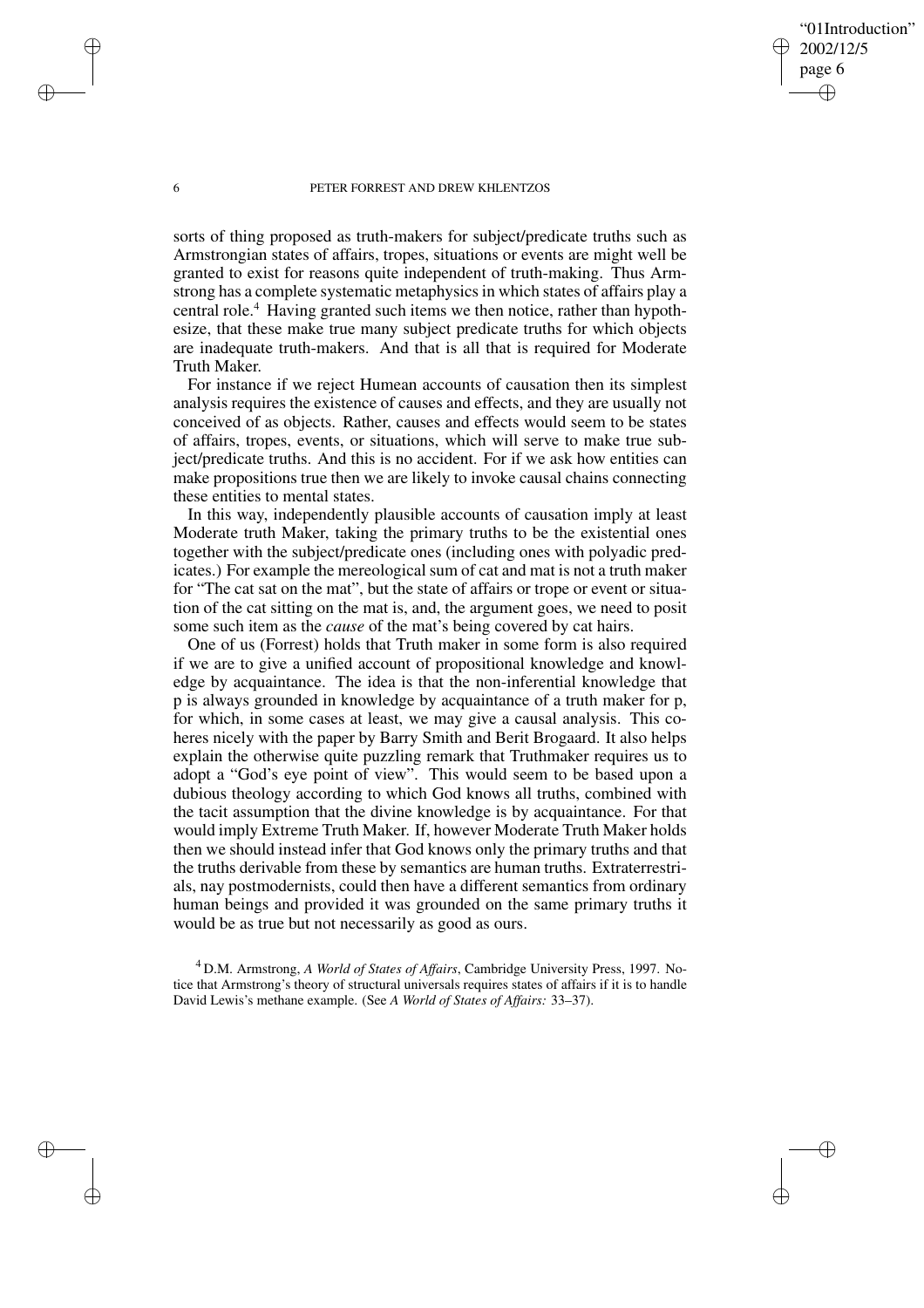# *The Objections*

✐

✐

✐

✐

The best-known objection is that it is notoriously difficult to find truth makers for universal generalizations and for negative truths. Consider Lewis's example 'There are no arctic penguins'. Suppose we list all the penguins there are Alistair, Beatrice, etc. Then there may well be truth makers for 'Alistair lives in the Galapagos islands' 'Beatrice lives in Antarctica etc'. But even if we take the geography for granted the sum of all the truth makers for 'Alistair lives in the Galapagos islands' etc. is not a truthmaker for 'There are no arctic penguins'. For, in addition, we needed the truth that *these are all the penguins there are*.

This problem has led Armstrong to posit the totality state of affairs, also known as the Porky the Pig fact ('That's all folks'), namely the state of affairs that ... are all the things there are. Call this PP. It seems to have a mysterious capacity to *prevent* other things existing. Moreover it is reflexive in that one of the things listed has to be itself.

We have then a dilemma: either the long list of items listed as constituents of PP *includes* PP itself or not. In the first case PP has the unlovely characteristic that one of its constituents is itself. In the second case it is quite mysterious how PP excludes the truth of all other propositions.

To be sure we *may* be able to avoid the dilemma by distinguishing different orders of truth makers.<sup>5</sup> In that case there are PPs of various orders where the first order PP makes it true that there are no further first order items. In this way PP would be the state of affairs that there are no other first order states of affairs. Unfortunately that sets up a regress, because then it would be true that PP, and any other second order states of affairs are the only ones. Hence there would have to be the third order state of affairs PP' that PP (and perhaps some others) are the only second order state of affairs. The resulting multiplication of PPs is not a vicious regress but it is a spendthrift ontology.

Because of this sort of difficulty Bigelow, Lewis and others have resorted to Supervenience Truth Maker. Unfortunately this seems to undermine the case for truth makers. For it fails to do justice to the correspondence intuition. Moreover it is contrary to an otherwise suggestive analogy between truthmaking and the converse of reference.

We might well prefer Simons' character Mid's more specific suggestion in "Truth maker Optimalism": Mid grants that in general truth supervenes on being but hold the truth maker thesis itself for atomic truths, relying on truthconditional semantics rather than truthmaking to account for other truths. In that case "There are no arctic penguins" is true because "There are Arctic penguins" is either true or false and it turns out not to be true. Perhaps

✐

 $<sup>5</sup>$  Though for scepticism on this score see Khlentzos's article this volume.</sup>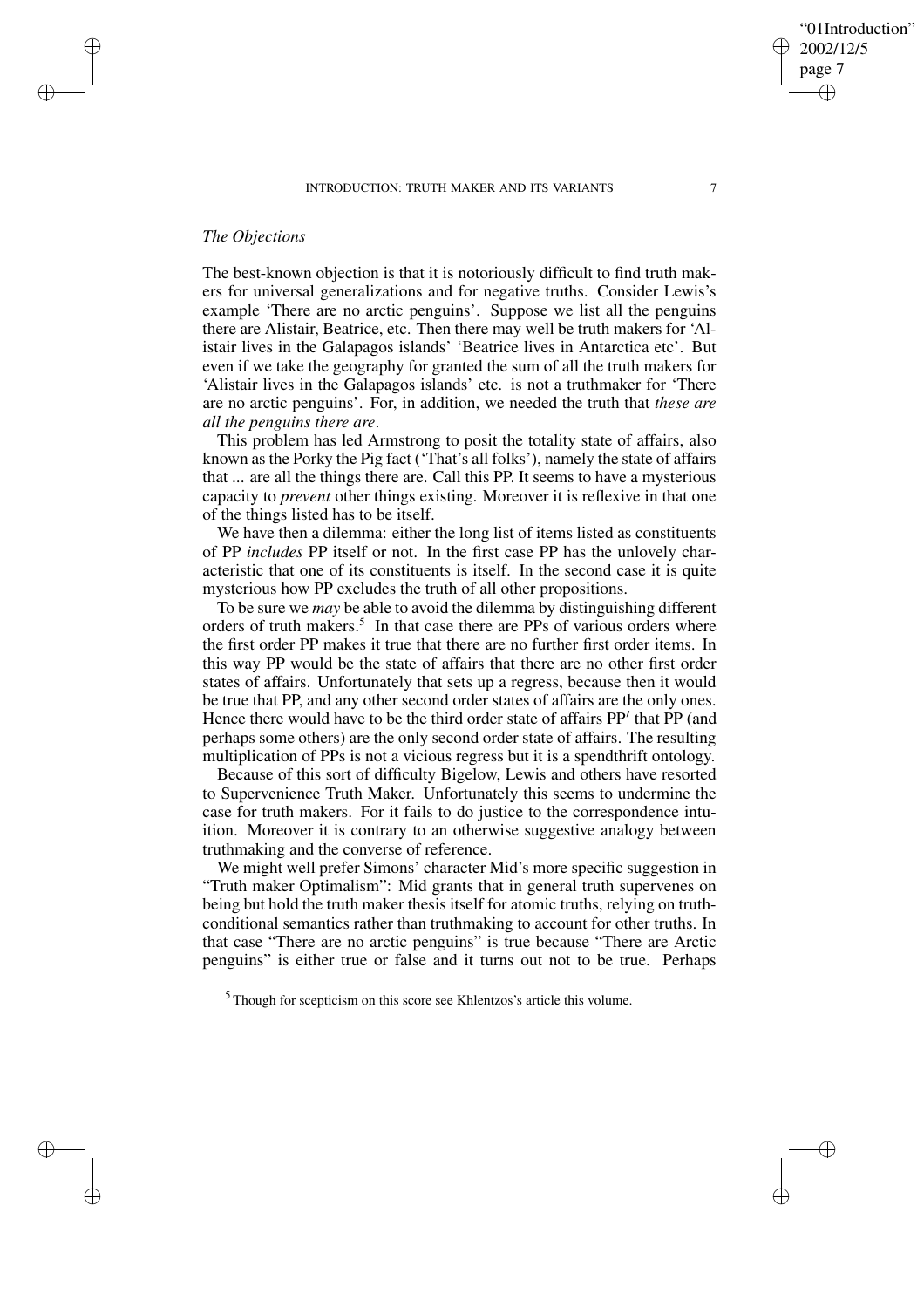## "01Introduction" 2002/12/5 page 8 ✐ ✐

✐

✐

#### 8 PETER FORREST AND DREW KHLENTZOS

"There are Arctic penguins" is atomic. If it were true then it would have a truth maker, say Zoe a penguin living on Baffin Island.

This position in turn faces the objection that there is no clear-cut class of atomic truths. Indeed one person's atomic truth, say about a musical chord, may be for someone else a conjunction of truths.

This objection may be met by restricting the *demand* for truth makers to atomic truths rather than restricting the truth makers to them. Then the truths with truth makers are the *primary* truths, which will include, but not be restricted to, the atomic truths. (This is the position of Mulligan, Simons and Smith in "Truth Maker".)

Another familiar objection is that the truthmaking relation is after all mysterious. To be sure it sounds trivial that the *state of affairs that Jack loves Jill* necessitates that "Jack loves Jill" is true, but that is just a consequence of referring to states of affairs by the propositions they make true. Suppose instead we simply refer to it as JJ then why should it not be possible for JJ to exist even though 'Jack loves Jill' is false?<sup>6</sup>

Perhaps the most straightforward response to this problem is to think of the nominalization of p as *referring* to the truth maker for p. Now reference is not without problems but we know we can refer, so we are entitled to use reference in other cases too. Hence the states of affairs that Jack loves Jill would be the referent of the nominalised sentence "Jack's loving Jill." Then if the sentence is not true it fails to refer.

The paper by Barry Smith and Berit Brogaard, "A Unified Theory of Truth and Reference" may be interpreted as dealing with the context-dependence and indeterminacy of this kind of reference.

One thing that can be said of the truthmaking relation is this. Whatever necessitation relation it turns out to be it cannot be explicated simply by classical or intuitionistic entailment since these entailment relations permit entities quite unrelated to designated truthbearers to function as truthmakers for them.

In fact it is an open question, which John Heil pursues in his "Truthmaking and Entailment" whether the truthmaking relation is (or grounds) any sort of entailment between the existence of its truthmaker and the truth of a truthbearer at all.

 $<sup>6</sup>$  Indeed there is a very simple way in which this could hold — if instead of propositions,</sup> we take sentences as truthbearers and imagine that 'Jack loves Jill' were to mean that penguins are poisonous rather than that Jack loves Jill (all else in the world remaining constant). This sort of consideration should prompt the truthmaker theorist to relativize truthmaking to interpreted languages, we think. Many theorists feel compelled to select abstract entities in the form of immutable propositions to rule out this sort of case but as several of our authors argue (Simons, Heil, Forrest, Khlentzos) propositions in this sense do not clearly serve the truthmaker theorist's best interests. The relativization to languages solution is simpler and, pending some very convincing arguments for believing in propositions, preferable.

✐

✐

✐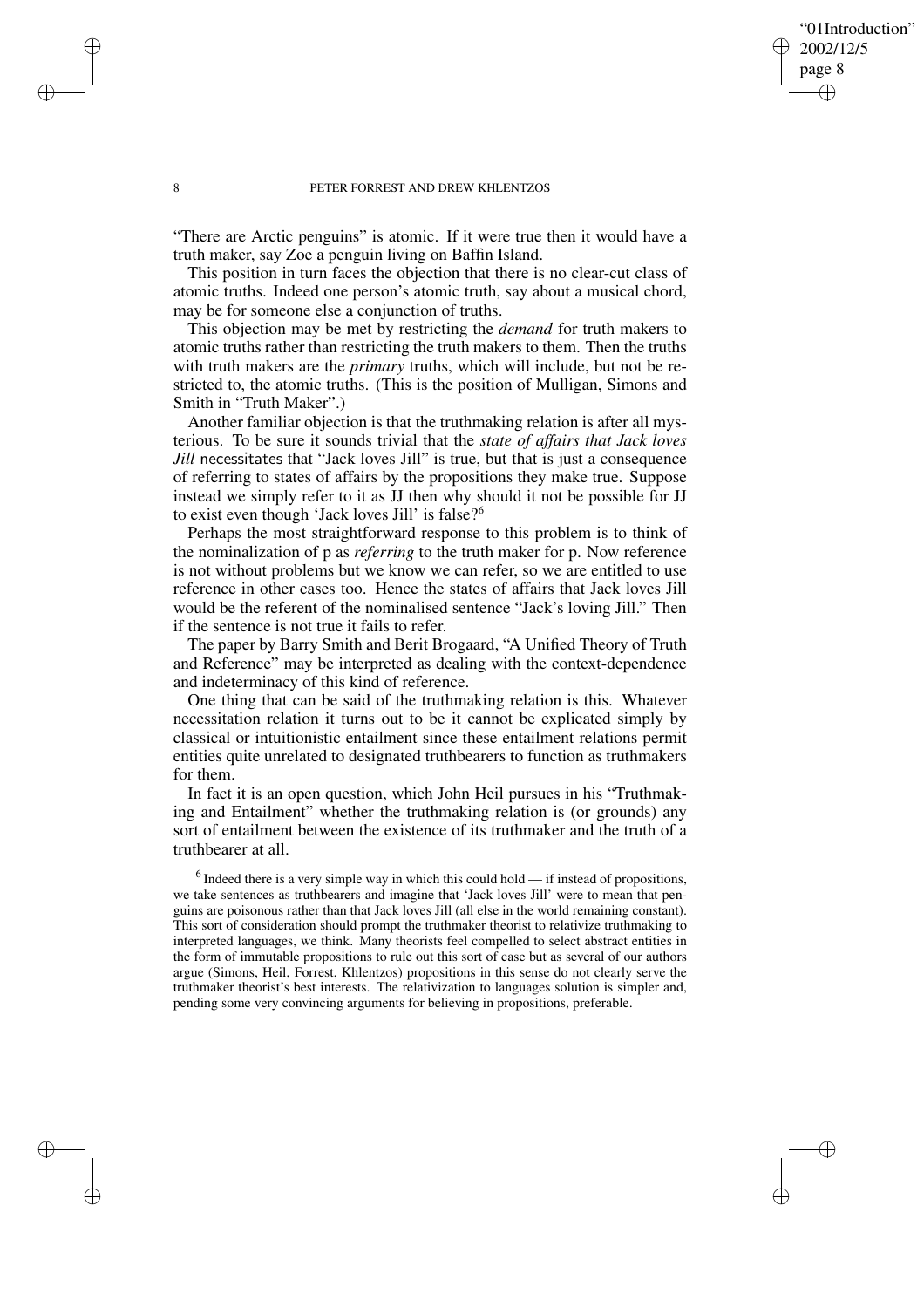✐

✐

✐

✐

One reason for scepticism on this score is this. If, as we believe, dinosaurs once roamed the earth then God knows they did. Further, 'God knows dinosaurs once roamed the earth' is not mere *evidence* (however strong) that dinosaurs roamed the earth but *entails* it — on any account of entailment. Yet it surely isn't God's knowledge of this fact that makes it true. To the contrary had it not already been made true that dinosaurs had roamed this planet God could not have known they did.

Truthmaker theorists who seek to explicate the truthmaking relation by means of entailment thus have far more work to do once they have settled on their favoured type of entailment relation. John Heil presents a powerful case for believing the truthmaking relation cannot be explicated in terms of any sort of entailment relation.

A rather different objection is the dilemma of whether the truthmaker thesis holds only for contingent truths. If not then some sort of relevance constraint is required to prevent the triviality that the existence of any thing makes true any necessary truth. And this complicates the truth making theory. But if we do restrict it to contingent truths then mathematical and moral truths, both of which seem informative, are exempt from the truth maker requirement.

Perhaps the dilemma is best handled by extending Truth Maker to cover all synthetic truths, even necessary ones. This would be a further reason for holding Moderate Truth Maker. For the truth-conditional semantics would generate the analytic truths.

The paper by Forrest discusses the further difficulty that it might turn out that there is only *one* truth maker for each backward light cone. Call these the big truth maskers. This result would trivialize Truth Maker except for giving an account of tense. If this does turn out to be the case it would support the Smith–Brogaard account according to which truthmaking is subtler than we have so far assumed. For the big truthmakers might be the only context-independent ones, although parts of big truth makers might be truth makers in contexts provided by other parts. This would parallel an account of causation, derivable from Russell, according to which, *strictly speaking* causes are similarly vast but in a given context we may call part of the cause *the* cause.

The paper by Khlentzos, "What In The World Could Correspond to Truth?" points out a further problem, namely that Extreme Truth-maker is susceptible to a truthmaker analogue of the Liar Paradox, which he claims, does not afflict rival accounts including his own. His own account is an interesting version of Ostrich Truth Maker in which what makes something true is not a states of affairs but the instantiation of a certain property by the World. Incidentally this meets Forrest's worry about there only being big truth makers. For we could modify Khlentzos' theory taking what makes something true

"01Introduction"

2002/12/5 page 9

✐

✐

✐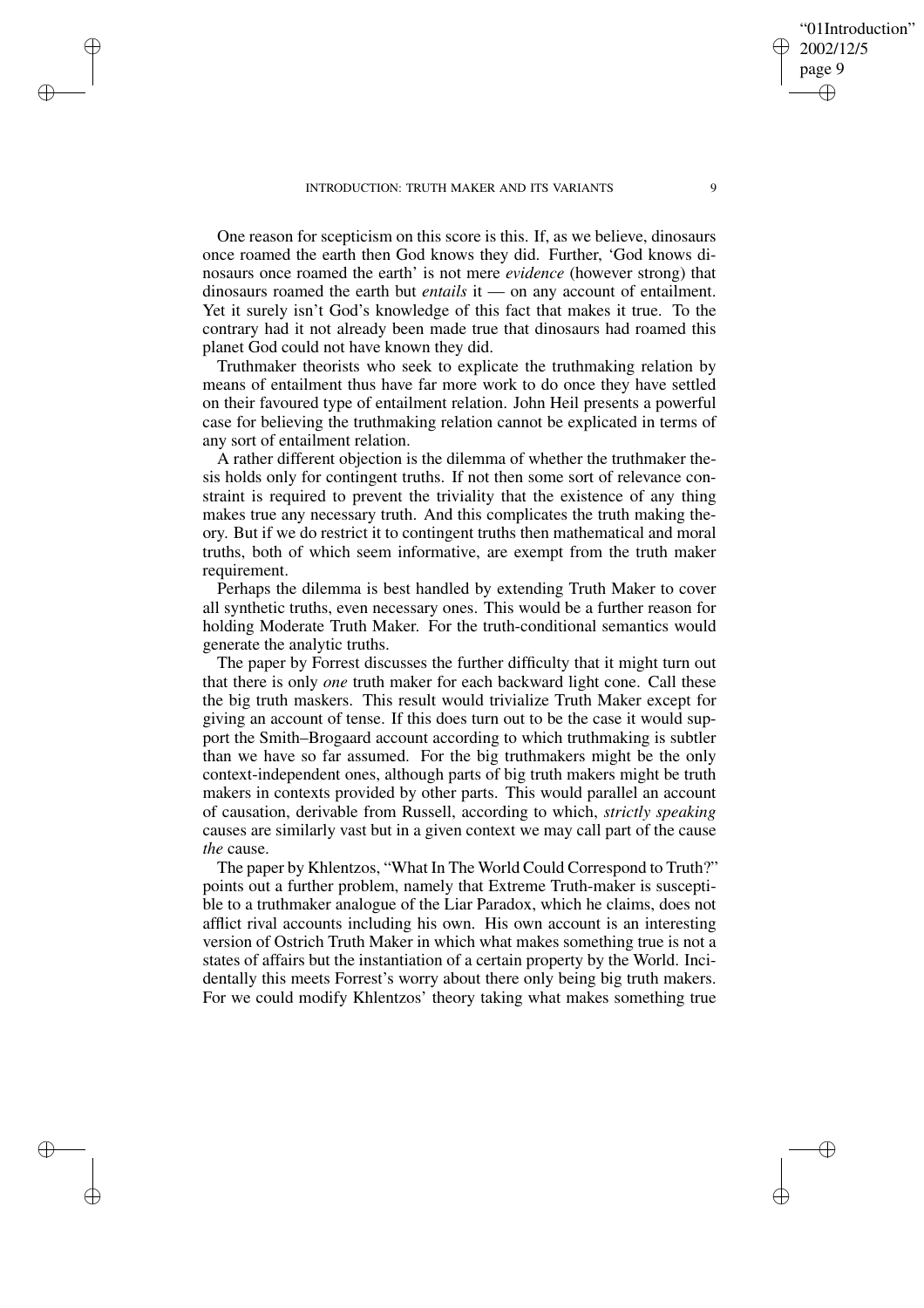"01Introduction" 2002/12/5 page 10 ✐ ✐

✐

✐

#### 10 PETER FORREST AND DREW KHLENTZOS

to be the instantiation of a suitable property by a backward light cone. Alternatively Khlentzos' objection may be taken as another reason for Moderate Truth-maker, with the Liar and all its variants being problems in semantics.

## *A New First Philosophy*

A moderate, context-dependant Truth Maker provides us with a new first philosophy in the sense of a framework for asking fundamental philosophical questions. This first philosophy has three parts. The central one is the truth making relation between truth makers and the primary truths. Then other truths depend on the primary ones in ways systematized by truth conditional semantics. The truth makers of the primary truths need not, however, be the most fundamental entities. For they may exist in virtue of others upon which they supervene. It is important that these parts overlap somewhat. For if the existence of X necessitates p and X exists in virtue of the existence of Y then it may well be that the existence of Y necessitates p too. Likewise if the existence of X entails the existence of Y which necessitates p then it may be that both X and Y are truth-makers for p. Moreover if truth-making overlaps with semantics there need not be a precise analytic/synthetic distinction among necessary truths.

If we add to this the account of propositional knowledge as arising from knowledge by acquaintance we have a way of integrating the most general and abstract branches of philosophy. Various positions may be seen either as developments of this first philosophy (e.g. Armstrong's impressive theory of states of affairs) or as variants on it (e.g. Ostrich Truth Maker).

#### *The individual papers*

## *Peter Simons "Truthmaker Optimalism"*

In "Truthmaker Optimalism" Peter Simons presents us with two dialogues, between Max and Mid and between Mid and Min. All three characters grant that some truths have truth makers. For it is trivial that if  $X$  exists  $X$  is a truth maker for "X exists". Mid differs from Max in resisting truth makers for universal generalizations and negative existentials. Min goes further than Mid and rejects truth makers for subject/predicate truths such as "the ball is red". While Min seems to be a predicate nominalist here we might prefer the position of Daly and of Khlentzos that "This ball is red" is made true by the instantiation of redness by this ball. As regards truth making this is like Min's position.

✐

✐

✐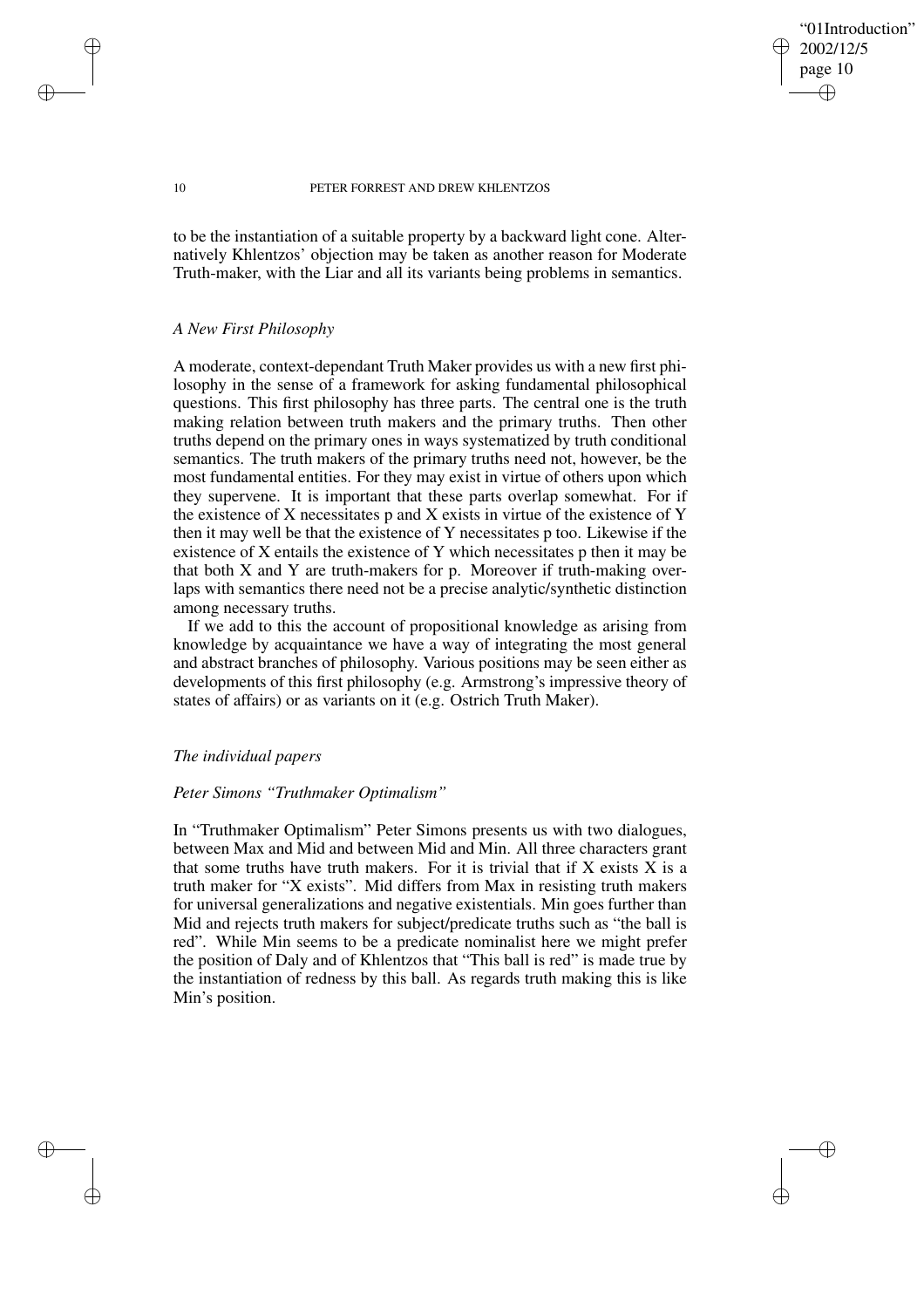## *Charlie Martin "On Lewis and Then Some"*

✐

✐

✐

✐

Charlie Martin in "On Lewis and Then Some" develops an account in which truths about possibility are grounded in actual dispositions and propensities. This is proposed as a thoroughly naturalistic account of mathematics and modality. It is also used to explain how it is that truth-bearers arise in the universe as ways of representing other portions of the actual. Hence truth making is treated as the converse of representation. We might object that we can represent possible situations for which there neither is nor ever was a tendency to exist, such as particles whose charge was  $\pi$  times that of an electron. Perhaps this objection could be met by denying the impossibility in favour of improbability.

# *Barry Smith and Berit Brogaard "A Unified Theory of Truth and Reference"*

In "A Unified Theory of Truth and Reference", Barry Smith and Berit Brogaard provide a sophisticated account of vague reference which combines the supervaluation theory with context dependence. This paper is crucial to the truth maker thesis because, however we interpret the truth making relation, it shares with reference the problem of vagueness. This is applied to truth making in an account that is formalized at the end of the paper. But along the way they consider various problems of identity, and hence counting. Thus "Mont Blanc is many mountains" is false according to the supervaluationist accounts of van Fraassen and Fine. Yet there is a context in which it is non-figuratively true, namely those in which we do distinguish between the many overlapping things "Mt Blanc" could refer to.

# *Chris Daly "Properties as Truthmakers"*

In "Properties as Truth makers?" Chris Daly argues that properties are the best candidates for truth makers. First, he argues that Lewis' case against truth makers only succeeds if truth makers are taken to be states of affairs, as in Armstrong's account. Then he argues against Josh Parsons' nominalist account according to which an object b which happens to be F for that reason happens to be a truth maker for Fb. This leaves properties as the most plausible candidates for truth makers. Daly goes on to examine the case of Rylean Behaviourism which occasioned Charlie Martin's appeal to truth makers. Daly points out that as far as truth makers go dispositions could be treated as properties and so his properties-as-truth makers account is compatible with Rylean behaviourism.

Just as Parsons postulates objects as (non-essential) truth makers Daly could postulate universals as non-essential truth makers, where F-ness makes true 'Fa', 'Fb' etc. where a, b etc are all the instances of F-ness, and F-ness

"01Introduction"

2002/12/5 page 11

✐

✐

✐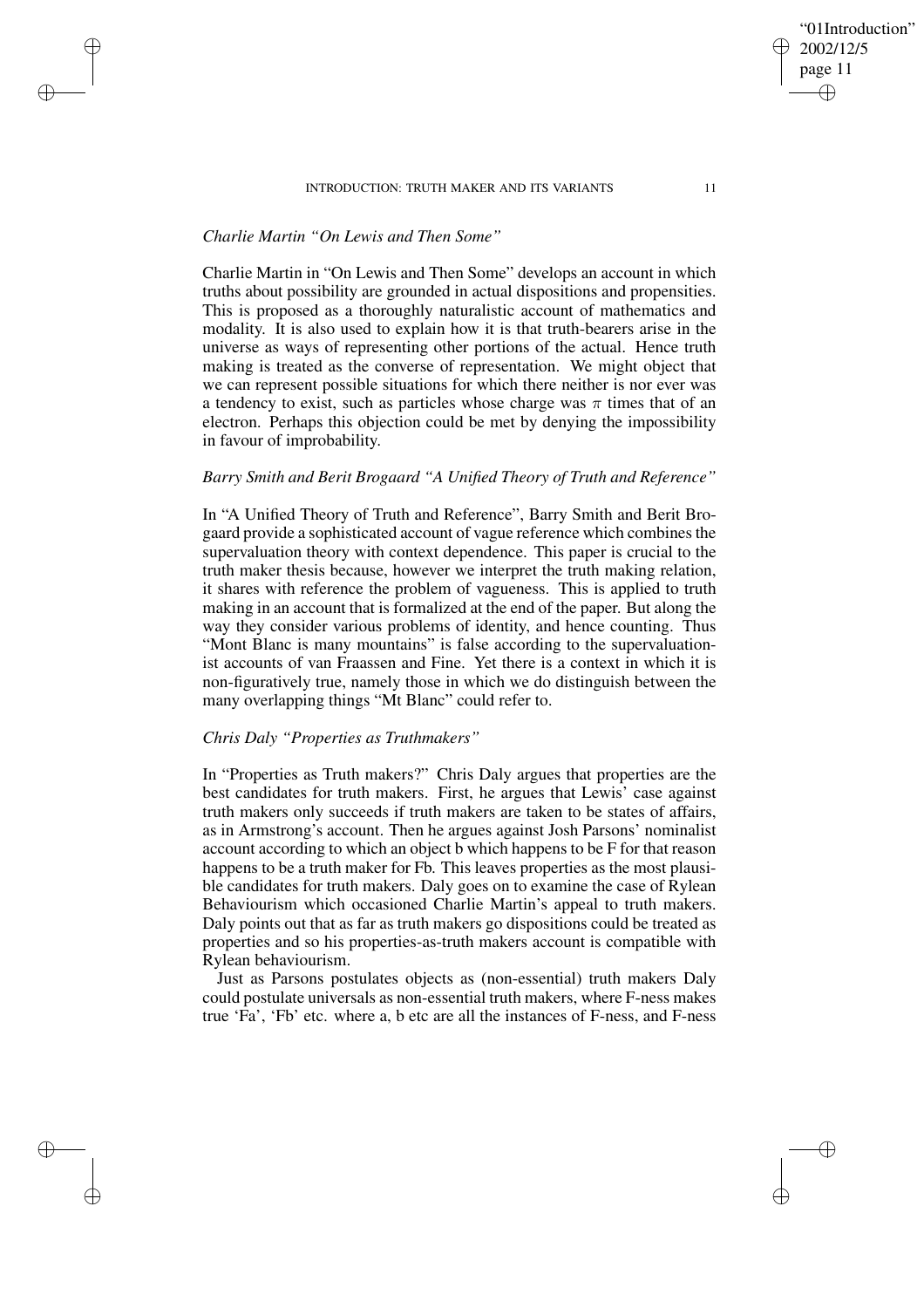"01Introduction" 2002/12/5 page 12 ✐ ✐

✐

✐

#### 12 PETER FORREST AND DREW KHLENTZOS

✐

✐

✐

✐

also makes true that these are all the instances of F. Unless something like this is being proposed he can have no objection to Ostrich Truth Maker. For it should be the instantiation of F-ness by b that necessitates Fb not the existence of F-ness.

## *Drew Khlentzos "What In The World Could Correspond To Truth?"*

Drew Khlentzos in "What In The World Could Correspond to Truth?" examines a version of the Liar Paradox, namely "The sentence written on the board in Room 122 has no truthmaker" where in fact that is the sentence written on the board in Room 122. Although modelled on the pathological sentence "The sentence written on the board in Room 122 is not true"; the former sentence is not pathological in the same way. Hence it shows Extreme Truth Maker is self-refuting. Khlentzos also argues that Moderate Truth Maker is in trouble because in some contexts "The sentence written on the board in Room 122 has no truthmaker" will be true because of the inconsistency of supposing it does have one, but in other contexts it is true because its negation does have one, namely the sentence "Pigs can fly" written on the board in room 122. We might instead accept that the truth making relation is highly contextual.

Khlentzos also argues that because properties are intensional the Liar analogue for (his version of) Ostrich Realism is pathological and so not a refutation.

# *Denis Robinson "Identity, Distinctnesses, Truthmakers, and Indiscernibility Principles"*

Denis Robinson in "Identities, Distinctnesses, Truthmakers, and Indiscernibility Principles" first explains why he rejects Truth Maker itself in favour of Ostrich Truth Maker, and then discusses the truth making of identities and, especially, differences. He argues against bare distinctness and argues that the truth making for distinctnesses, if it's to be done at all, must be done by "common or garden properties and relations" not thisnesses.

# *Peter Forrest "The Entanglement of Truthmakers"*

The TM principle states that for every truth there is some entity that makes it true. This does not imply that for every distinct truth there is a distinct truthmaker. Neither does it exclude a single entity, THE WORLD, as a truthmaker for all truths. Yet the latter thesis, Truthmaker Monism, surely trivializes TM theory. What TM theorists intend is that truths be matched with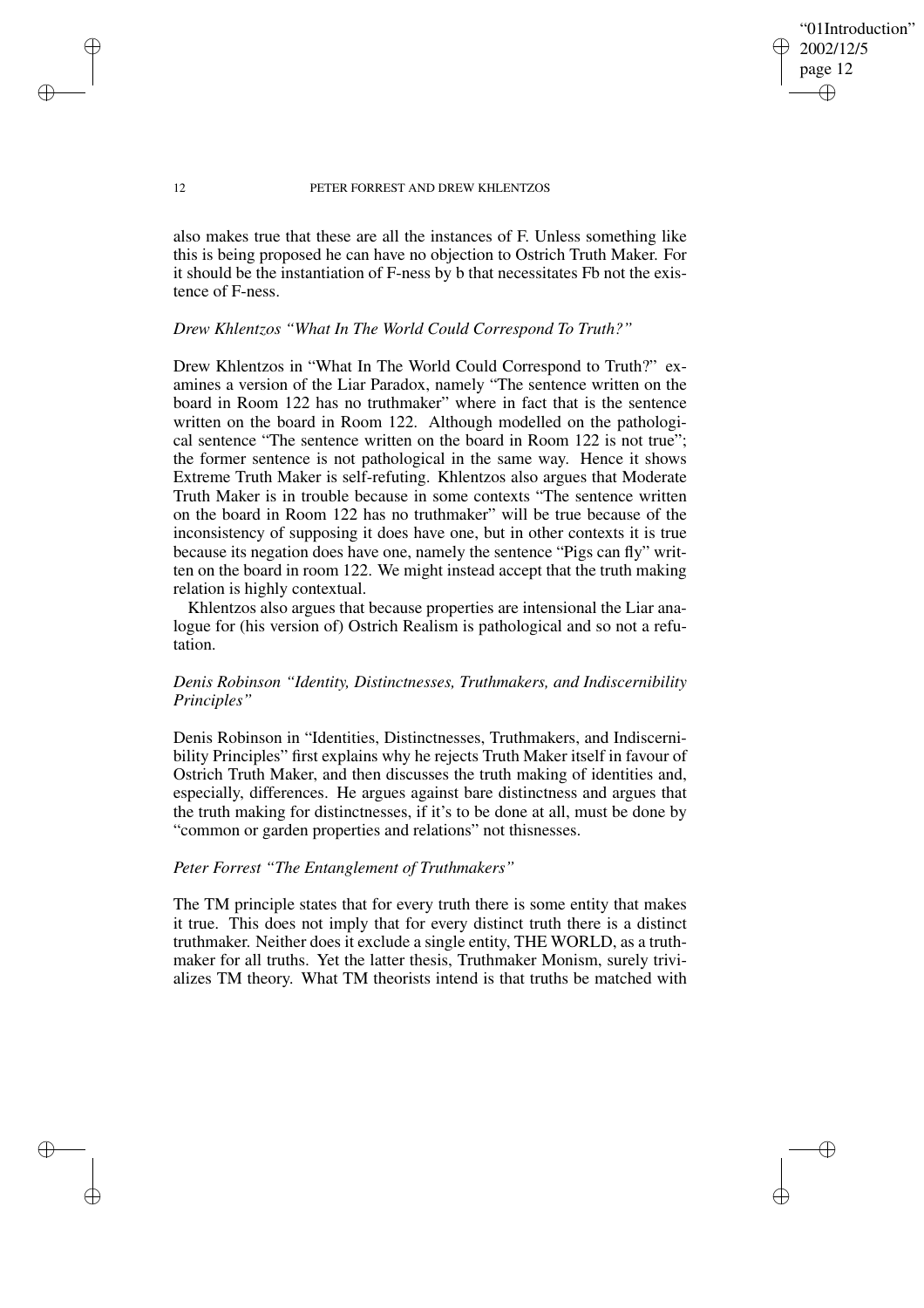the right sorts of entities — they wish to rule out *unintended* truthmakers.<sup>7</sup> However, many realist philosophers are suspicious of entities such as states of affairs or facts specially conjured up to discharge this function. They prefer to reject the TM principle in favour of something weaker such as John Bigelow's dictum that truth supervenes on being.

Peter Forrest belongs to this group. In "The Entanglement of Truthmakers" Forrest presents a 'truth-grounding' thesis weaker than TM thesis, which explicates Bigelow's dictum. He is concerned to avert the threat of individual truthmakers becoming so entangled with other truthmakers that there is in the end only the one truthmaker to ground all truths. Entities from the subvenient class on which certain truths supervene must have enough structure to explain these truths. In this sense Forrest's truth-grounding thesis is atomistic. However, the entities in question need not be mutually independent. Forrest considers and ultimately rejects a proposal he calls the Primacy of Individuals according to which mutually independent entities are precisely what is required to ground truths. He contends that the Primacy of Individuals seems compelling because it is based upon our experience of those middle-sized objects that concern us. But any extrapolation from commonsense experience to metaphysics is risky and in this case there are (quantumtheoretical) reasons for rejecting it. Although weakly atomistic, the entities that ground truths may be quite extensive — nothing less than the entire backward light cone from a spacetime point might be needed to ground the truths at that point.

# *Fred Kroon "Truthmaking and Fiction"*

✐

✐

✐

✐

Fred Kroon's "Truthmaking and Fiction" shows how a serious version of Forrest's Entanglement Problem afflicts objectualist accounts of fictional discourse. Any world in which Ophelia, Polonius et al exist is also a world in which Hamlet exists, entangled in the fiction as all these characters are. So how is an objectualist to rule out unintended entities such as Ophelia or Polonius as truthmakers for 'Hamlet was Prince of Denmark'? This is the problem of unintended truthmakers.

Kroon discusses the problems posed for truthmaker theory by fictive claims such as the above as well as meta-fictive claims such as 'Hamlet was Shakespeare's most enigmatic character'. His own preference is for an anti-objectualist pretence theory wherein it is only true in the story that 'Hamlet' names some person. We are to pretend that the term 'Hamlet' designates some real historical prince who lived in Denmark, was brooding, angst-ridden etc. As

"01Introduction"

2002/12/5 page 13

✐

✐

✐

 $<sup>7</sup>$ This terminology is Fred Kroon's in his "Truthmaking and Fiction", this volume.</sup>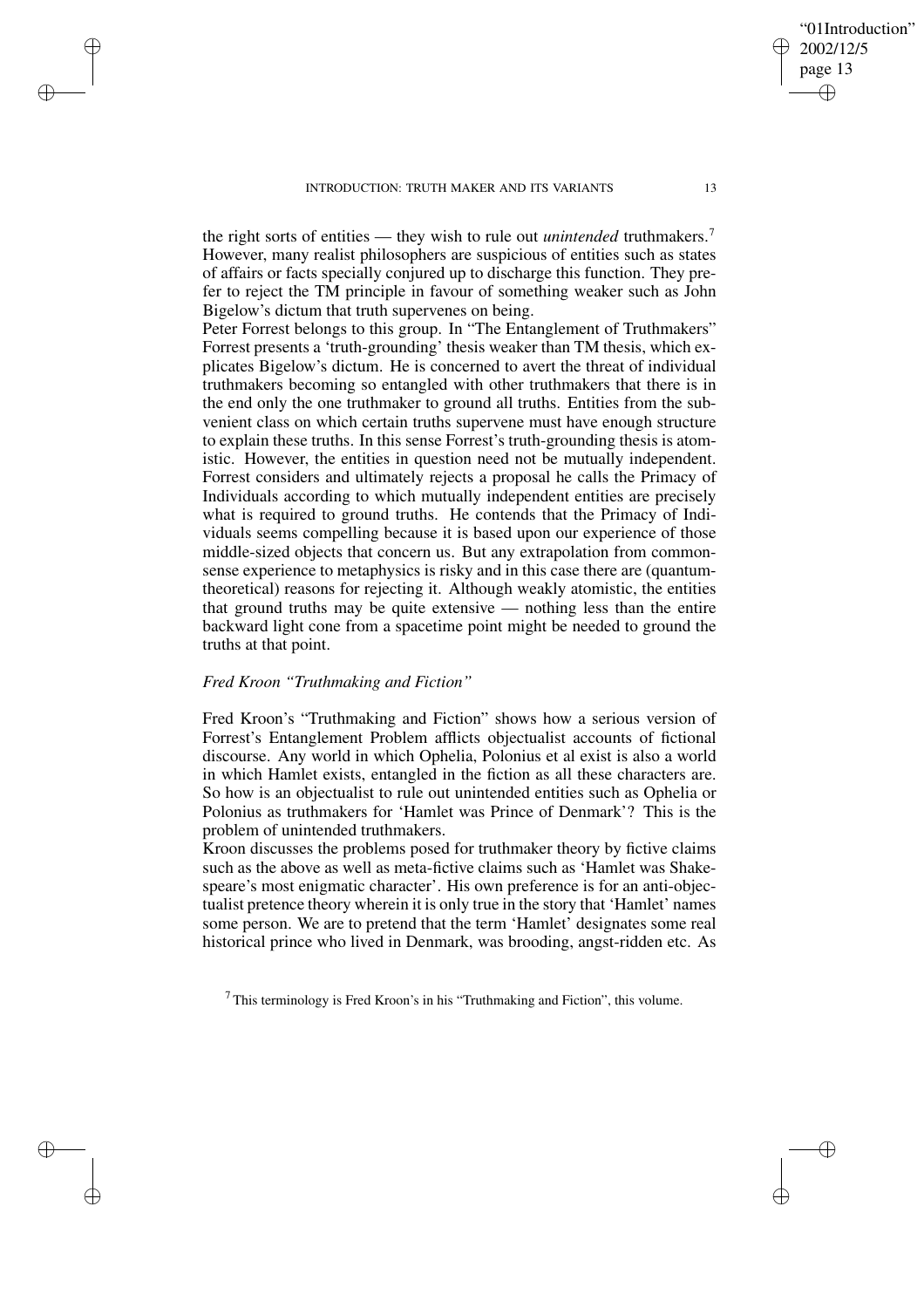## "01Introduction" 2002/12/5 page 14 ✐ ✐

✐

✐

#### 14 PETER FORREST AND DREW KHLENTZOS

readers of the fiction that is *Hamlet* we thus collude with its author Shakespeare in a game of make-believe. So 'Hamlet was Prince of Denmark' is not literally true and thus has no truthmaker.

Is it true in the fiction, though, that 'Hamlet was Prince of Denmark' has a truthmaker? Not if what's true in a story depends upon the shared beliefs of the author's projected audience since readers have no beliefs about such obscure metaphysical matters. Kroon holds that meta-fictive claims such as 'Hamlet was Shakespeare's most enigmatic character' are to be understood as implicitly characterizing negative existentials 'Hamlet does not exist he is Shakespeare's most enigmatic character.' Kroon also gives reasons for scepticism about the TM principle.

# *Greg Restall "Modelling Truthmaking"*

In his contribution, Greg Restall constructs a model in which various theses concerning the TM relation and its connection to logically complex claims hold true. By so doing he establishes the joint consistency of these theses. Since one of these theses has caused considerable controversy, this is a significant result. The controversial thesis is that if some truthmaker makes a disjunction true then it makes one or the other disjunct true.

Restall's model consists of an infinite flat plane marked off into squares in a regular grid, some of which are deemed to be inhabited, some not. Subparts of this grid world then function in the model as truthmakers. Restall is also responsive to the problem of unintended truthmakers. He believes that Relevance Logic can rule these out by pairing only relevantly connected truthmakers with truthbearers. By supplying a formal model for Relevance Logic, Restall's grid model should further its acceptance by TM theorists.

## *John Heil "Truthmaking and Entailment"*

John Heil's essay subjects the idea that the mere existence of their truthmakers necessitates the truth of truthbearers to some searching criticism. This idea seems fundamental to the whole TM enterprise. If Heil is right, though, TM theorists should think again.

The necessitation relation deemed to hold between the existence of a truthmaker e and the truth of a truthbearer t is usually explicated in terms of the notion of entailment — the proposition that e exists is deemed to entail t. Heil argues that this view is highly problematic. There can be worlds in which e exists but in which t does not hold, he contends. There is also a problem, he argues, in ontologically grounding the entailment  $\exists! e \Rightarrow t$  in the existence of e which looks like the original truthmaking problem all over again. So nothing is gained by explicating truthmaking in terms of entailment.

✐

✐

✐